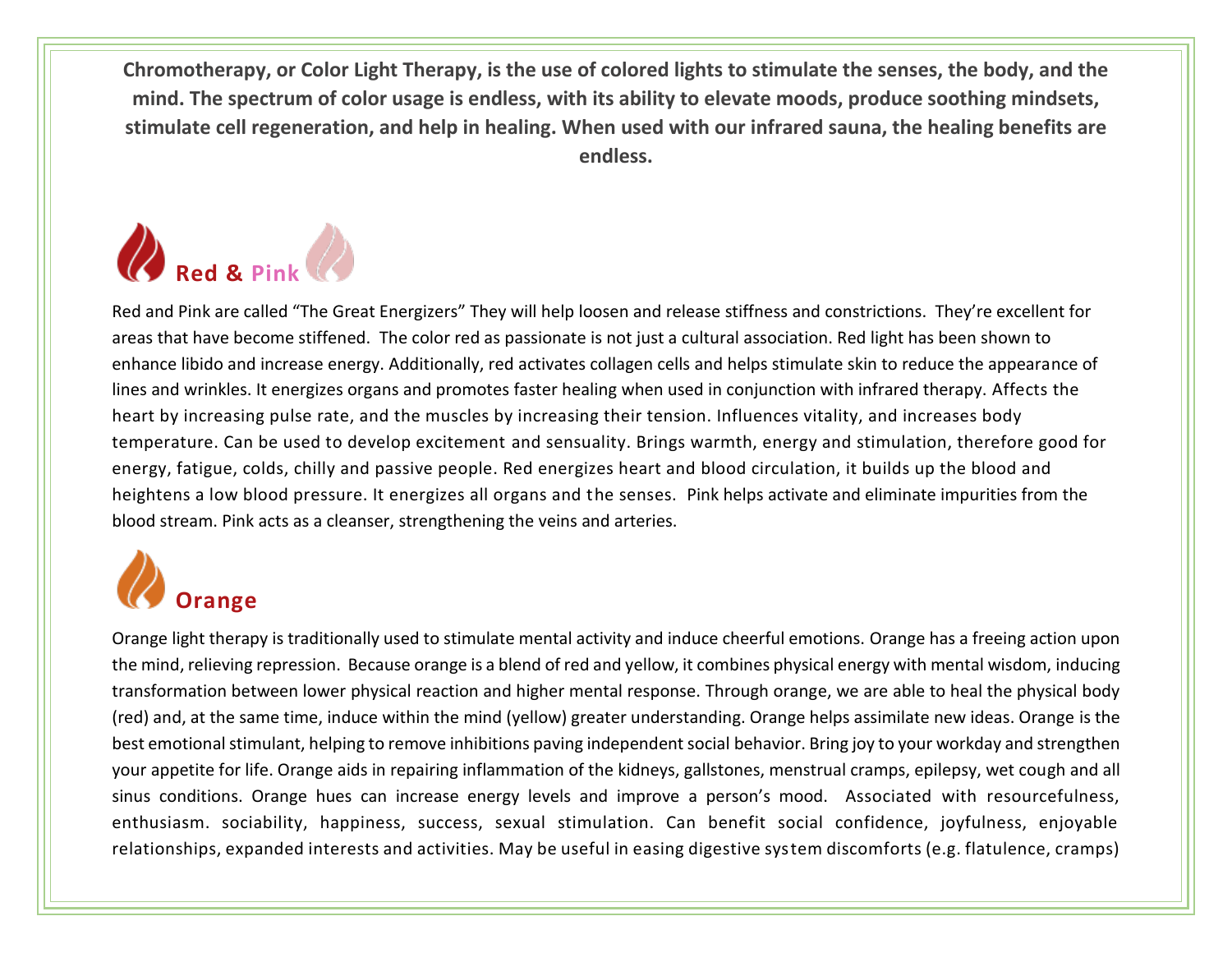

Yellow color light therapy can be used to help a person feel spiritually grounded while maintaining a positive outlook. Yellow helps awaken mental inspiration arousing higher mentality. Thus, it is an excellent color for nervous or nerve-related conditions or ailments, fueling the solar plexus. It may help individuals feel more optimistic and lighthearted. Mental clarity, inspiration, stimulating curiosity and interest. Increases neuromuscular tone. Purifies blood, helps digestion, and has a cleansing effect . Strongly stimulates happiness, brings on a sense of security, as well as a strong feeling of well-being. Used to ease depression, raise self-esteem, empowerment, and confidence. Yellow helps strengthen the nerves and the mind. Yellow can be used for conditions of the stomach, liver, and intestines. It can help the pores of the skin by repairing scarred tissue. Awakening, inspiring and stimulating the higher mind promoting self-control. Typical diseases treated by yellow are constipation, gas, liver troubles, diabetes, eczema and nervous exhaustion.



Green is the universal healing color. Green is midway in the color spectrum; therefore, it contains both a physical nature and a spiritual nature, in equal balance and in equal harmony. Thus, green can be used for just about any condition in need of healing. When in doubt, green will always work. Green will help relax muscles, nerves and thoughts. The color green cleanses and balances our energy, to give a feeling of renewal, peace and harmony. In a more practical sense, green affects blood pressure and all conditions of the heart. Having both an energizing effect, moderating, or soothing effect. Green can help heal many illnesses of this nature, specifically including heart troubles, decreasing and stabilizing blood pressure, ulcers, headaches, nervous disorders and influenza, and acts as a general tonic. We depend on the color green to feel calm. Individuals who suffer from Seasonal Affective Disorder (SAD) or the "winter blues" may consider using green to restore a sense of vividness. Green also regulates the pituitary gland, fights depression, bulimia, and other psychosomatic conditions affecting the gastric system. It is useful in calming the nervous system, fights irritability, insomnia and can be used to assist in recovery from nervous breakdowns along with stress reduction.